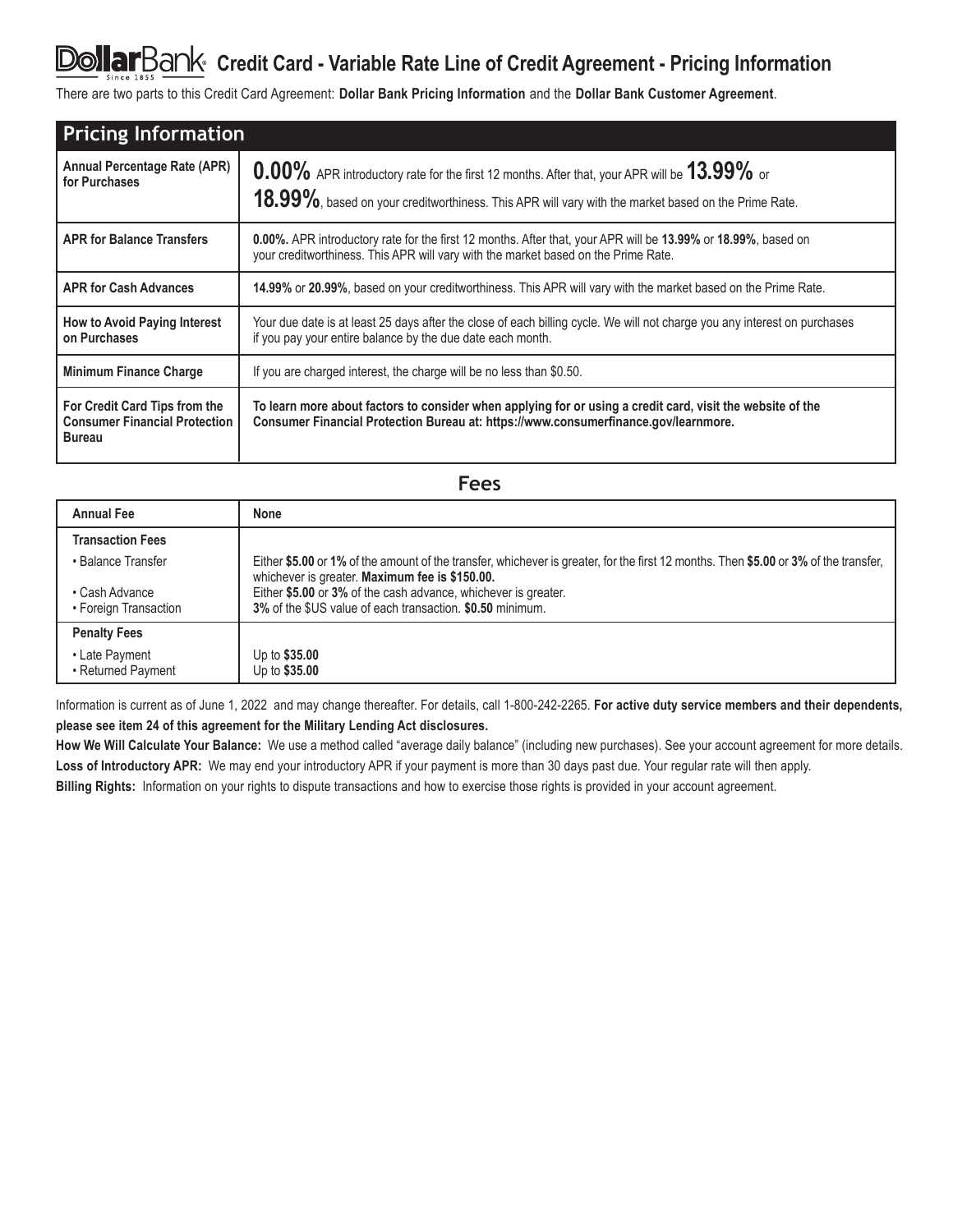# **Dollar Bank Customer Agreement**

This Agreement and Disclosure Statement contains the terms and conditions which apply to my line of credit plan (the "Plan") with Dollar Bank, Federal Savings Bank.

- 1. Meaning of Certain Words. The words "I," "me," and "my," which also mean "we," "us," and "our" if more than one customer, mean the person or persons who use or authorize the use of the Credit Card or sign an application for a credit card. The words "you," "your," and "yours" mean Dollar Bank, Federal Savings Bank. "Credit Card" means the Mastercard cards issued in my name for use with my Account. "Account" means the account on your books that records the Purchases I make, the Balance Transfers I make and the Cash Advances I get from you pursuant to, and also all FINANCE CHARGES and other charges and fees you impose from time to time under the Plan. "Advance" means any extension of credit I obtain under the Plan, whether in the form of a Purchase, a Balance Transfer or a Cash Advance. "Purchase" means a purchase of goods or services that I charge to my Account pursuant to the Plan. "Balance Transfer" means a transfer of money I owe to another credit card company to my Dollar Bank Credit Card Account. "Cash Advance" means any extension of credit I obtain under the Plan which is not a Purchase or Balance Transfer. "Credit Access Checks" means special checks drawn on my Account which are available only if I request them.
- **Use of Credit Card Plan.** My use of the Account or Credit Card means that I accept this Agreement. The Plan permits me to make Purchases from merchants, make Balance Transfers 2. and obtain Cash Advances. I may make Purchases by presenting the Credit Card to a merchant and signing a sales slip or by providing my Account number and other appropriate information to a merchant. I may make a Balance Transfer by using Credit Access Checks. I may obtain Cash Advances by using Credit Access Checks or by using the Credit Card at financial institutions or automated teller machines ("ATMs") that accept the credit card. If the Credit Card is used at a financial institution, I must sign a Cash Advance request. If the Credit Card is used at an ATM, I must use my Personal Identification Number ("PIN") and instructions via the ATM will be the same as a written Cash Advance request bearing my signature. All advances under the Plan which are paid or advanced by you are loans to me. I will not use my Credit Card, make a Balance Transfer or write a Credit Access Check to obtain loans in excess of the Available Credit (the difference between the Outstanding Balance and the Limit, as defined below) on my Account.
- 3. Ownership. The Credit Card remains your property and may be cancelled by you at any time without notice. I agree to surrender the Credit Card and all other access devices and to discontinue use of the Plan by any other means immediately upon your request.
- 4. Maximum Credit Limit. You will provide me with notice of the total dollar amount against which I may obtain Advances under the Plan (the "Limit"). I agree that you may reduce the Limit at any time upon notice to me. I agree never to allow the total balance that I owe you from time to time, including the principal balance and accrued FINANCE CHARGES and other charges and fees imposed under the Plan (the "Outstanding Balance") to exceed the Limit. I also agree that you are not obliged to, but may in your sole discretion, extend credit to me for an amount that would make the Outstanding Balance exceed the Limit, or for any amount if the Outstanding Balance is already over the Limit. I shall pay any amounts which exceed my Limit upon demand.
- 5. You Agree. Subject to my promise not to let my Outstanding Balance exceed my Limit: you agree (1) to pay the merchant for all properly drawn sales slips which bear the imprint of the Credit Card and are signed by me or which are otherwise authorized; and (2) to honor properly drawn Credit Access Checks and requests for Cash Advances which bear the imprint of the Credit Card and are signed by me or which include my PIN; and (3) to execute Balance Transfers in a timely manner regardless of the method I choose to enable this option.
- 6. I Agree. I agree (1) to pay you for all Advances, fees and charges, if any, and FINANCE CHARGES on my Account, in U.S. Dollars according to the terms and conditions of this Agreement; (2) to provide you with such credit information as you may request from time to time; (3) to notify you in writing if a Periodic Statement (as defined below) is incorrect within 60 days of the date it is mailed, and that my failure to do so means the statement is correct and accepted by me; (4) to pay, as permitted to be charged under applicable law, costs and expenses (including reasonable attorney fees) incurred by you in any collections proceedings initiated to collect amounts owed to you by me; (5) to notify you of any lost or stolen Credit Cards or Credit Access Checks; and (6) not to permit anyone other than myself to use the Credit Card, Credit Access Checks or any other feature of the Credit Card Plan.
- 7. Periodic Statement. If there is any activity on my Account or there is an Outstanding Balance on my Account, you agree to send me a Periodic Statement showing the amount of all Cash Advances, Purchases, Balance Transfers, FINANCE CHARGES and other charges or fees, and payments and credit posted to my Account during the billing cycle (the "Periodic Statement"). The Periodic Statement will also show me the total amount due as of the end of the billing cycle (the "New Balance"), the average daily balances of my Purchases, Balance Transfers and Cash Advances, the minimum monthly payment amount (the "Minimum Payment") and the due date for the receipt of the Minimum Payment (the "Payment Due Date").
- **Finance Charge.** I also agree to pay a FINANCE CHARGE on my Account which you will impose as follows: 8.

#### a. Periodic FINANCE CHARGE

 The periodic FINANCE CHARGE will not be imposed on Purchases and Balance Transfers on my current Periodic Statement if I pay the total New Balance shown on my current Periodic Statement by the Payment Due Date. Otherwise, the periodic FINANCE CHARGE will be imposed on the Purchases, Balance Transfers and Cash Advances from the transaction date of the Purchase, Balance Transfer or Cash Advance except as described below:

(1) Minimum Periodic FINANCE CHARGE

If periodic FINANCE CHARGES on Purchases or Balance Transfers are imposed for the current billing cycle, a minimum Periodic Finance Charge of \$.50 on Purchases or Balance Transfers will be imposed for any such billing cycle in which periodic FINANCE CHARGE of less than \$.50 on Purchases or Balance Transfers would otherwise be imposed.

Partial Grace Period for Periodic FINANCE CHARGES

 If during the previous billing cycle, my New Balance was paid in full by the Payment Due Date, then in the current billing cycle you will provide a grace period on the amount of the Purchase or Balance Transfer balance remaining from the previous billing cycle that is paid by the Payment Due Date for the current billing cycle based on how payments are applied to my Account.

- (3) You will compute the periodic FINANCE CHARGE for the current billing cycle as follows:
	- (A) Purchases

Periodic FINANCE CHARGES on Purchases are imposed for the current billing cycle unless I paid, by the Payment Due Date, the total New Balance shown on my Periodic Statement. You figure the interest charge for Purchases on my Account by applying the periodic rate for Purchases to the "average daily balance" for Purchases. To get the "average daily balance" you take the beginning balance of my Account each day for Purchases, add any new Purchases and subtract any unpaid interest or other finance charges and any payments or credits. This gives you the daily balance for Purchases. Then, you add up all of the daily balances for the billing cycle and divide the total by the number of days in the billing cycle. This gives you the "average daily balance" for Purchases. I understand that the "average daily balance" of current billing cycle Purchases will be multiplied by the number of days in the billing cycle and then by the daily periodic rate to determine the periodic FINANCE CHARGES on Purchase balances for the current billing cycle.

(B) Balance Transfers

Periodic FINANCE CHARGES on Balance Transfers are imposed for the current billing cycle unless I paid, by the Payment Due Date, the total New Balance shown on my Periodic Statement. You figure the interest charge for Balance Transfers on my Account by applying the periodic rate for Balance Transfers to the "average daily balance" for Balance Transfers. To get the "average daily balance" you take the beginning balance of my Account each day for Balance Transfers, add any new Balance Transfers and subtract any unpaid interest or other finance charges and any payments or credits. This gives you the daily balance for Balance Transfers. Then, you add up all of the daily balances for the billing cycle and divide the total by the number of days in the billing cycle. This gives you the "average daily balance" for Balance Transfers. I understand that the "average daily balance" of current billing cycle Balance Transfers will be multiplied by the number of days in the billing cycle and then by the daily periodic rate to determine the periodic FINANCE CHARGES on Balance Transfer balances for the current billing cycle.

#### (C) Cash Advances

Periodic FINANCE CHARGES are imposed on Cash Advances for the current billing cycle. You figure the interest charge for Cash Advances on my Account by applying the periodic rate for Cash Advances to the "average daily balance" for Cash Advances. To get the "average daily balance" you take the beginning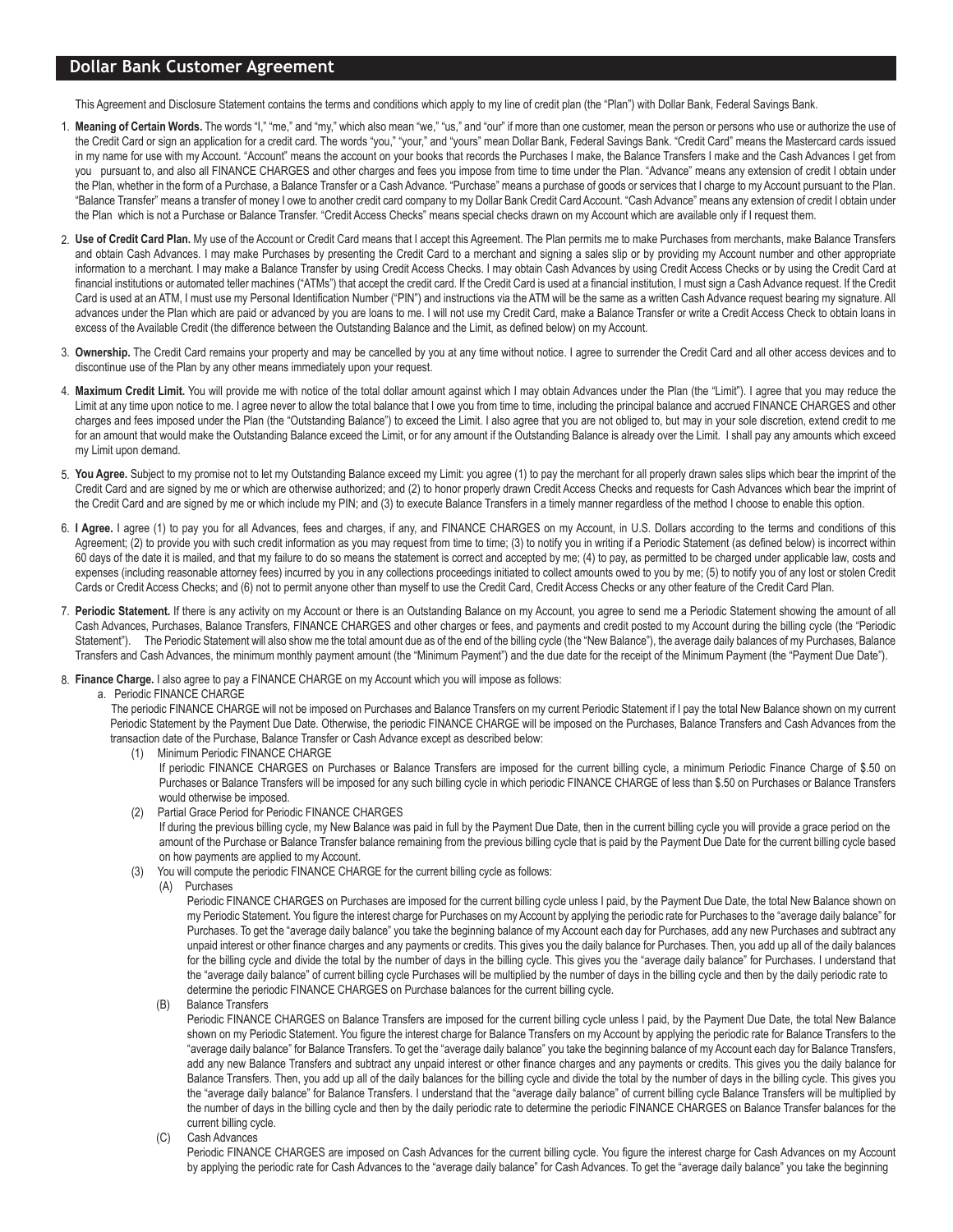balance of my Account each day for Cash Advances, add any new Cash Advances and subtract any unpaid interest or other finance charges and any payments or credits. This gives you the daily balance for Cash Advances. Then, you add up all of the daily balances for the billing cycle and divide the total by the number of days in the billing cycle. This gives you the "average daily balance" for Cash Advances. I understand that the "average daily balance" of current billing cycle Cash Advances will be multiplied by the number of days in the billing cycle and then by the daily periodic rate to determine the periodic FINANCE CHARGES on Cash Advances.

(4) Periodic FINANCE CHARGES will be figured by applying a variable daily periodic rate (determined according to the chart below and the Variable Rate Disclosures as set forth below) to the "average daily balances" of Purchases, Balance Transfers and Cash Advances as explained above. **ANNUAL PERCENTAGE**

|                          | <b>ANNUAL PERCENTAGE</b><br>RATE*                | <b>DAILY PERIODIC</b><br>RATE* |
|--------------------------|--------------------------------------------------|--------------------------------|
|                          | YOU WILL APPLY A DAILY PERIODIC RATE AS FOLLOWS: |                                |
|                          | <b>Introductory Rates:</b>                       |                                |
| Purchases                | $0.00\%$ (f)                                     | $0.00\%$                       |
| <b>Balance Transfers</b> | $0.00\%$ (f)                                     | $0.00\%$                       |
| <b>Regular Rates:</b>    |                                                  |                                |
| Purchases                | 13.99% (v)                                       | 0.0383%                        |
|                          | (WSJ Prime + 9.99%)                              |                                |
|                          | 18.99% (v)                                       | 0.0520%                        |
|                          | (WSJ Prime + 14.99%)                             |                                |
| <b>Balance Transfers</b> | 13.99% (v)                                       | 0.0383%                        |
|                          | (WSJ Prime + 9.99%)                              |                                |
|                          | 18.99% (v)                                       | 0.0520%                        |
|                          | (WSJ Prime + 14.99%)                             |                                |
| Cash Advances            | 14.99% (v)                                       | 0.0411%                        |
|                          | (WSJ Prime + 10.99%)                             |                                |
|                          | $20.99\%$ (v)                                    | 0.0575%                        |
|                          | (WSJ Prime + 16.99%)                             |                                |
|                          |                                                  |                                |

\* Listed rates are calculated based on the WSJ Prime Rate (described later) as of June 1, 2022 and may change thereafter.

 (f) – fixed (v) – variable

The daily periodic rate for the billing cycle is 1/365th of the corresponding ANNUAL PERCENTAGE RATE in effect for the billing cycle except in a leap year in which case the daily periodic rate for the billing cycle is 1/366th of the corresponding ANNUAL PERCENTAGE RATE in effect for the billing cycle. The corresponding ANNUAL PERCENTAGE RATE may change (increase or decrease) monthly based on changes in the WSJ Prime Rate, as described in the Variable Rate Disclosures below.

- b. Transaction FINANCE CHARGE
	- (1) For Balance Transfers For Balance Transfers obtained by using Credit Access Checks or by any other means which you may provide to me, the Transaction FINANCE CHARGE is 1% of the amount of each such Balance Transfer during the Introductory Period, after which the amount of each transfer is 3% of each Transfer. In either case, the minimum fee is \$5.00 and the maximum fee is \$150.00.
		- (2) For Cash Advances

For Cash Advances obtained by using the Credit Card at financial institutions that accept the Credit Card, by using Credit Access Checks or by using the Credit Card at automated teller machines or similar machines that accept the Credit Card, the Transaction FINANCE CHARGE is 3% of the amount for each such Cash Advance, with a \$5.00 minimum fee for each such Cash Advance.

# **Variable Rate Disclosures. Minimum and Maximum APR.** 9.

 a. I understand that the daily periodic rate and the corresponding ANNUAL PERCENTAGE RATE are variable rates that may change (increase or decrease) from time to time based on movements of the WSJ Prime rate. The "WSJ Prime Rate" means the Prime Rate (the highest of multiple prime Rates) published in the "MONEY RATES" column of The Wall Street Journal. The WSJ Prime Rate is not represented or intended to be the lowest or most favorable rate of interest offered to your customers. Any change in the corresponding ANNUAL PERCENTAGE RATE based on a change in the WSJ Prime Rate will take effect on the first day of the billing cycle following a change in the WSJ Prime Rate in effect on the 10th day of the prior calendar month. If the 10th falls on a day when The Wall Street Journal is not published, the WSJ Prime Rate will be the Prime Rate published the last date prior to the 10th. For example, a change in the WSJ Prime Rate of one percentage point on the 10th day of any calendar month (or the last publication date prior to the 10th) will result in a one percentage point change in the same direction in the corresponding ANNUAL PERCENTAGE RATE throughout the next billing cycle. Any change in the corresponding ANNUAL PERCENTAGE RATE will apply to new Advances and to existing Account Balances on my Account. I also understand that the daily periodic rate will always be 1/365 of the corresponding ANNUAL PERCENTAGE RATE. For example, if (1) my initial corresponding ANNUAL PERCENTAGE RATE has been the WSJ Prime Rate + 9.99%; (2) the prior WSJ Prime Rate had been 4.00% but increased to 5.00% as of December 10, 2021, and my next billing cycle started on January 1, 2022, the corresponding ANNUAL PERCENTAGE RATE would be 14.99%, and the daily periodic rate would be 0.0411% throughout my January 1 billing cycle.

- b. I understand that the corresponding ANNUAL PERCENTAGE RATE will not fall below 0.00% or exceed the maximum rate authorized from time to time by applicable Pennsylvania or federal law. Further, I know that an increase in the corresponding ANNUAL PERCENTAGE RATE will result in an increase in the amount of periodic FINANCE CHARGE, the Minimum Payment and the Outstanding Balance.
- c. You may offer a special introductory ANNUAL PERCENTAGE RATE. If you do, it will be disclosed as the Introductory corresponding ANNUAL PERCENTAGE RATE (together with the introductory daily periodic rate) and will apply to my Account for 12 months after my Account opening. The initial daily periodic rate and the corresponding ANNUAL PERCENTAGE RATE that would have been in effect were it not for the introductory rate would be disclosed as the Regular Rate. The introductory rate will apply to Purchases and Balance Transfers. It will not apply to Cash Advances.
- 10. Credit Life Insurance. If I request it, you will obtain and finance the purchase of credit life insurance on my life if I am under the age of 66 in PA, OH, MD, NC and WV and if I am under the age of 70 in VA, payable to you in an amount equal to the Outstanding Balance from time to time subject, however, to any maximum limitations established by the insurer in the applicable certification policy. If more than one person signs an application for a Credit Card, I understand that only one of the persons can be covered and that person to whom the coverage is applicable must sign the credit life insurance request section of the application for a Credit Card. This coverage will end when the insured person reaches 66 years of age in PA, OH, MD, NC and WV and 70 years of age in VA. For coverage of the insured person, you will impose a charge each month. The amount of the charge may be updated periodically. The "Life Insurance Balance" is the total amount due as of the end of the billing cycle. I understand I do not need to take out any credit insurance to obtain my Credit Card or open my Account, and I may cancel any credit insurance at any time by notifying you in writing. If I choose Credit Life Insurance, the current rates are 70¢ per month in Pennsylvania, 62¢ per month in Ohio, 62¢ per month in Virginia, 76¢ per month in Maryland, 68¢ per month in North Carolina and \$1.25 per month in West Virginia per one thousand dollars of the Life Insurance Balance. I understand that these rates are subject to change without notice and may increase after my Account is opened.

For current rate calculations call 1-800-242-2265.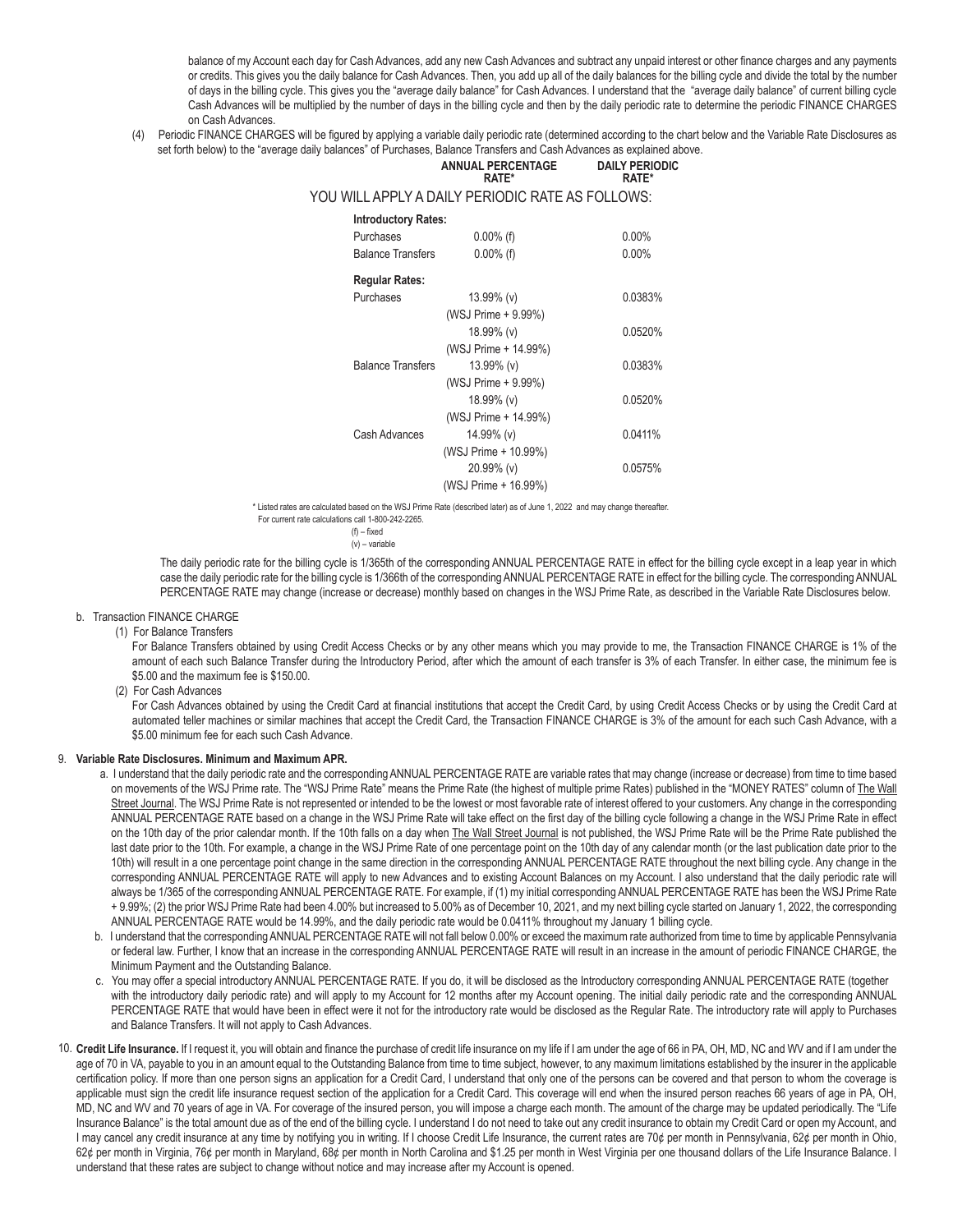- 11. Payments. I must mail all payments due under the Plan to the address you furnish me from time to time. I can pay my Outstanding Balance in full at any time. Since the Periodic FINANCE CHARGE is computed by application of daily rate to the "average daily balances" of Purchases, Balance Transfers and Cash Advances, as explained above, the exact amount required to pay the Account in full cannot be determined from my Periodic Statement. Thus, whenever I wish to pay my Outstanding Balance in full, I must contact you to determine the Outstanding Balance.
- 12. Minimum Payment. I may pay either the entire Outstanding Balance or less than the total amount due unless the entire Outstanding Balance has become due as provided in paragraph 17 below; however, I must pay a Minimum Payment each month without fail. If the New Balance on my Periodic Statement is \$10.00 or less, the Minimum Payment is the New Balance. Otherwise, the Minimum Payment is computed by multiplying the New Balance by 2.00%. If my Account is past due, the Minimum Payment will also include the past due amount. I agree that you may change the method of figuring the Minimum Payment from time to time upon 45 days prior notice to me. As explained in paragraph 8 above, the periodic FINANCE CHARGE is imposed by application of a daily periodic rate to the "average daily balances" of Purchases, Balance Transfers and Cash Advances.
- **Fees.** 13.
	- a. Late Payment Fee.

My Minimum Payment will be past due if it is not received by you on or before the Payment Due Date shown on the applicable Periodic Statement. A late fee will be charged to my Account if at least the Minimum Payment (which includes any past due amount) is not received by you within Three (3) days after the Payment Due Date in any month. The late fee shall be equal to \$25 for the first late fee in any six consecutive billing cycles and \$35 for any additional late payment during the same six consecutive billing cycles. However, in no event shall the late fee be greater than the Minimum Payment due prior to the charging of the late fee. You agree that you will not charge a late fee for the same event or transaction in which you charge a returned check payment fee.

b. Returned Payment Check Fee.

If I make payment by check and the check is returned unpaid for any reason, my Account will be charged a returned check payment fee. The returned payment check fee shall be equal to \$25 for the first late fee in any six consecutive billing cycles and \$35 for any additional returned check during the same six consecutive billing cycles. However, in no event shall the returned payment check fee be greater than the Minimum Payment due prior to the date on which the check is returned. You agree that you will not charge a returned check payment fee for the same event or transaction in which you charge a late fee.

- c. Stop Payment Fee.
- A \$10 fee will be charged to my Account if I request that you place a stop payment on a Credit Access Check.
- d. Check Printing Fees.
- My Credit Access Checks are free.
- e. Copy Fees.
	- If I request a copy of a Periodic Statement, a charge slip or other document not in connection with a billing error, you will charge my Account as follows:
	- (1) \$3 for each copy of a Periodic Statement other than the Periodic Statement for the current billing cycle or the two preceding billing cycles; and
		- (2) \$2 for each copy of a charge slip or other document.
- f. Foreign Exchange Fee.

A 3% fee, with a minimum of \$0.50, will be charged to my Account for each Advance involving currency other than U.S. Dollars. The amount of any such Advance will be converted into U.S. Dollars. The exchange rate used to convert foreign currency into U.S. Dollars for any such Advance will be selected by Mastercard from the range of exchange rates available in the wholesale currency markets or the applicable government-mandated exchange rate. The 3% fee will be charged to my Account based on the U.S. Dollar amount of the Advance.

g. Lost Card Fee.

You reserve the right to charge me a fee of \$10.00 for replacement of lost cards.

- 14. Credit Access Checks. Credit Access Checks are available upon request after the initial supply. You reserve the right to review and deny any requests for Credit Access Checks due to unsatisfactory Account status.
- 15. Application of Payments. Payments you receive from me will be applied as follows: (1) you will apply payments first to interest and then to credit life charges, if applicable (2) you will then apply payments to fees that are not late charges; (3) you will then apply payments to balances with the highest APR and then to balances in descending order based on APR (highest to lowest) treating late fees as purchases.
- 16. Events of Default. I will be in default under this Agreement if any of the following events or circumstances occurs: (a) if I fail to comply with the Minimum Payment or any other terms, covenants or conditions of this Agreement, or of any other agreement I have with you; (b) if I made a material false or misleading statement in my credit application; (c) if I exceed my Limit; (d) if I die or become insolvent; (e) if a petition is filed or other proceedings are started under the Federal Bankruptcy Code of any state insolvency statute by or against me; (f) if a judgement or tax lien is filed against me; (g) if a Receiver is appointed for me; or (h) if a writ or order of attachment, levy or garnishment is issued or any proceeding is started against me or any of my property, assets or income.
- 17. Entire Balance Due. If any of the above events or circumstances of defaults occurs, your obligation to make further Advances to me shall, at your option and without prior notice to me, immediately end and my entire Outstanding Balance shall, at your option, become immediately due and payable without prior notice to me. Upon acceleration, interest shall be due on the entire Principal Balance at the variable ANNUAL PERCENTAGE RATE provided in Section 8.a.3, until paid in full, including after you obtain a judgement against me.
- 18. Termination. You or I may terminate this Agreement at any time by providing notice to the other, and no further Advances to me shall occur. Termination will not affect my obligation to repay amounts owed under the Plan. I agree to return all Credit Cards and Credit Access Checks to you upon termination of this Agreement.
- 19. Amendments. You may amend the terms of this Agreement, from time to time, upon written notice to me at my address shown in your records. Except as otherwise permitted by law, my use of the Plan after the effective date of such amendment shall constitute consent to the new terms, and the new terms shall apply to both new Advances made on or after the effective date and to any unpaid Outstanding Balances that I owe you on the effective date.
- 20. Joint and Several Liability. If more than one person signs an application for a Credit Card, each of us is separately and all of us jointly are obligated under this Agreement. Each of us is authorized to act on behalf of the other person(s) with regard to the Plan and the Agreement and written notice to one person is notice to the other person(s).
- 21. Liability for Unauthorized Use. If I notice the loss or theft of my credit card or a possible unauthorized use of my card, I should write to you immediately at Credit Card Operations, P.O. Box 1700, Pittsburgh, PA 15230 or call 1-877-732-2296. I will not be liable for any unauthorized use that occurs after I notify you. I may, however, be liable for unauthorized use that occurs before my notice to you. In any case, my liability will not exceed \$50. I will not be liable for the unauthorized use of my credit card for transactions covered by Mastercard's Zero Liability Policy. I understand that the Mastercard Zero Liability Policy does not apply to commercial credit cards or ATM transactions or PIN transactions not processed by Mastercard. I understand I may be liable for the unauthorized use of my credit card for transactions not covered by Mastercard's Zero Liability Policy.
- 22. Change of Address. I will advise you promptly if I change my mailing address. All written notices and statements from you to me will be considered given when placed in the U.S. Mail, postage prepaid, and addressed to me at my current address in your records.
- 23. Miscellaneous. You shall have no liability for any third party refusal to accept or honor the Credit Card or Credit Access Checks. Foreign Purchases and Cash Advances are subject to monetary exchange rates which will be reflected on my statements. You may accept late payments or partial payments, or checks, drafts or money orders marked "Payment in Full," without losing any of your rights under this Agreement. If any provision of this Agreement is held to be invalid, such invalidity will not affect the remaining provisions. This Agreement is governed under the laws of the Commonwealth of Pennsylvania and federal law.
- 24. Military Lending Act. Through the Military Lending Act, federal law provides important protections to members of the Armed Forces and their dependents relating to extensions of consumer credit. In general, the cost of consumer credit to a member of the Armed Forces and his or her dependent may not exceed an annual percentage rate of 36 percent. This rate